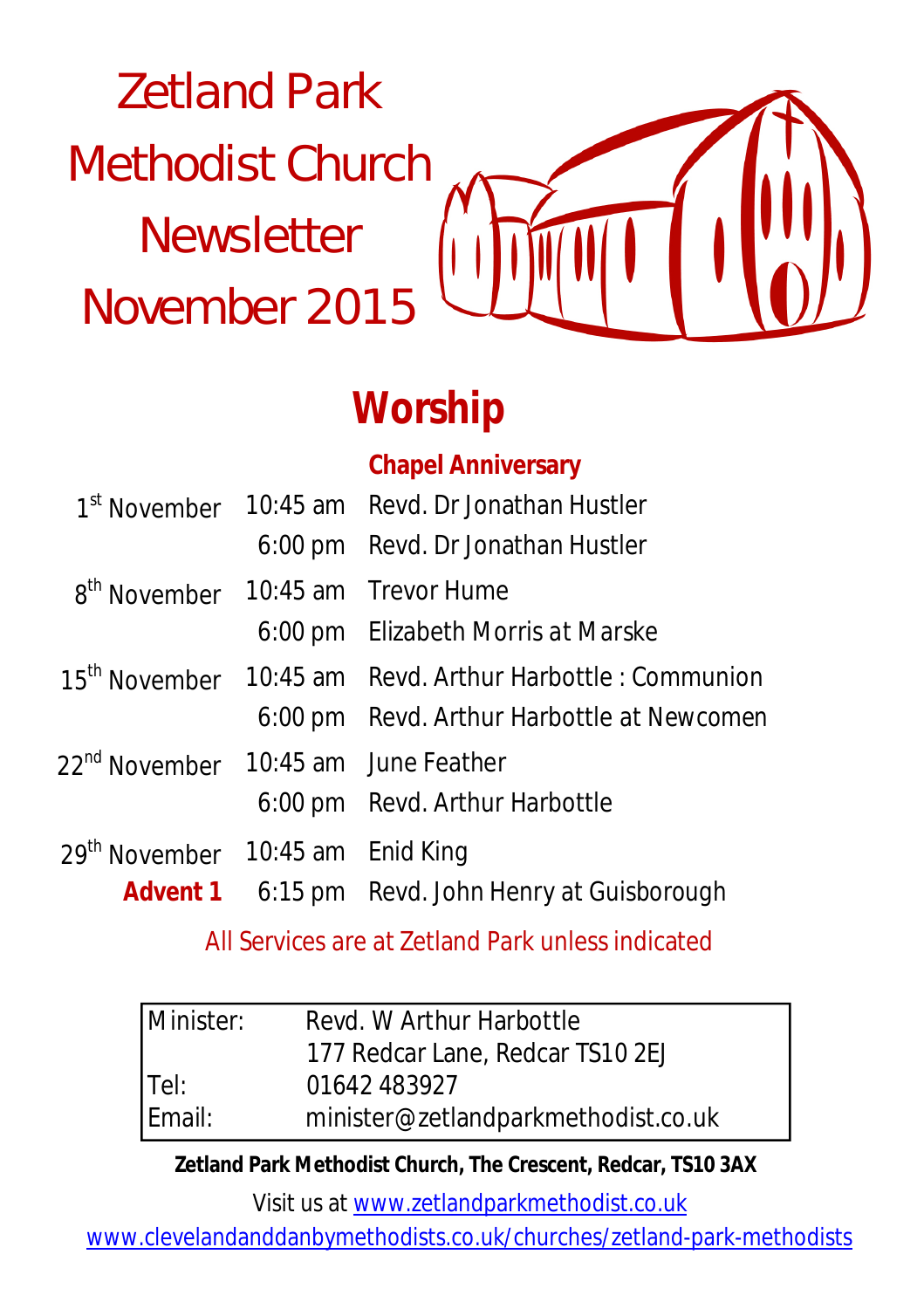We are delighted that, yet again, Revd Jonathan Hustler is able to join us to lead our Chapel Anniversary services and thank him for making the time and the journey to be with us.

We start the month with the celebration of All Saints Day on November 1st, the day when the church especially remembers the 'lesser' Saints who do not have their own dedicated feast day like the 'major' ones do.

Of course, like most non-Conformist churches Methodists don't go a real bundle on celebrating Saints like some other denominations do. However, we should remember that Paul starts many of his letters with something like, "To the saints who are in Ephesus and are faithful in Christ Jesus" reminding us that in the early days of the church all who followed 'the way' and who were faithful were called saints (with a small 's'). In the Methodist Church that is an understanding which we would not dispute - so, you are all saints! But that then begs the question, "In what way do our lives, indeed does your life, exhibit the characteristics of a saint?" We admire the Saints for their exemplary Christian life but how do ours measure up, even in a lesser way? Mmm! Like some of my school reports said, maybe we "... could try harder!" That said, in the words of someone who I cannot credit because I forgot to note it "Saints are just people who are trying to listen to God's word and live God's call. This is 'the communion of saints' that we speak of in the Apostle's Creed that fellowship of believers that reaches beyond time and place, even beyond death. Remembering the saints who have helped extend and enliven God's kingdom is what All Saints Day is about."

That, of course, then reminds us that November 2nd is All Souls Day, the day when we continue to remember the saints, but most specifically the saints departed to glory and now at peace, the saints "who from their labour rest." The chance to remember those who were instrumental in bringing us to faith and nurturing us in the faith is, for many, very important and on our Chapel Anniversary we give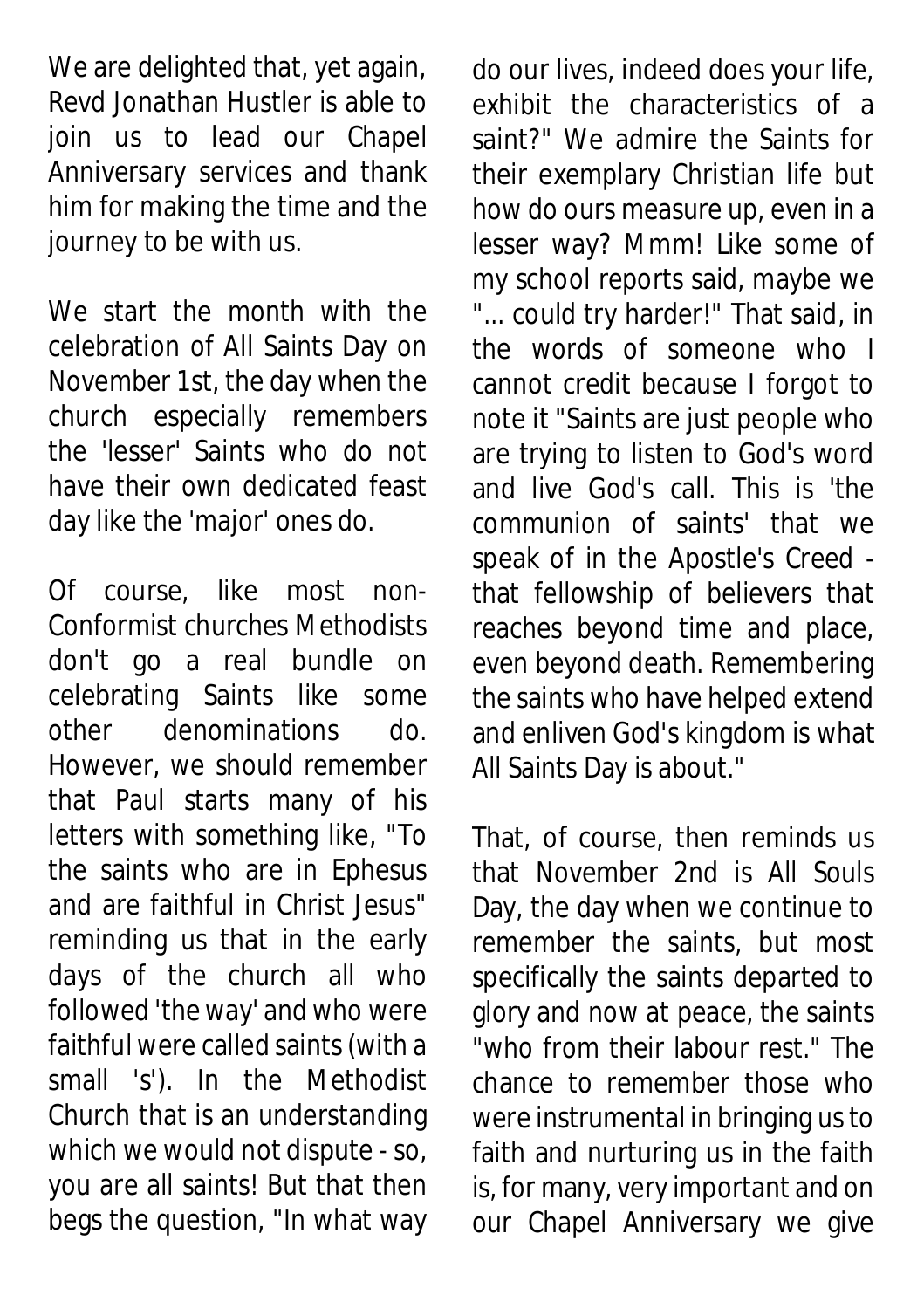thanks for the those who had the faith to found and develop our community of Faith in this place.

Of course this reminds us that we can never be Christians on our own but are called to be part of a communion, a family, and that as we are dependant on others to support our spiritual growth so we are each - yes, even you - responsible to support others in their pilgrimage of faith! So how are you doing in fulfilling your calling? What are doing to support others? When we think of how much Marjorie Clayton contributed to the life of the Church, yes here but also in many other places, we shouldn't be misled into thinking that that life of service is only for a free special people - we are all called to serve others and help 'enliven the Kingdom'.

So, two very important days which, maybe, we are tempted to overlook but which we should use to give thanks to God for the important lineage of which we are a part.

All blessings Arthur.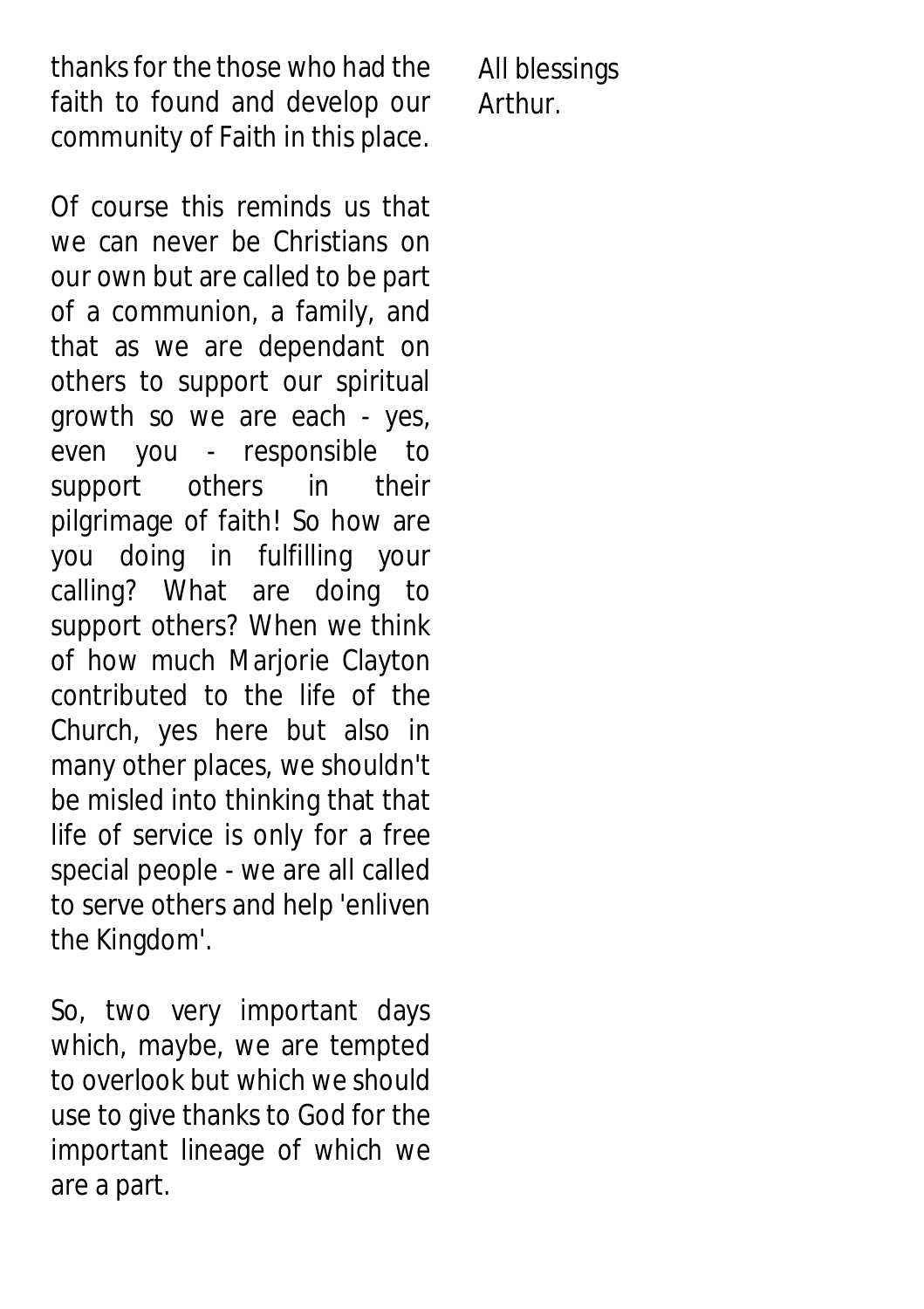**Chair of District:** Revd Ruth M Gee BA, M. Litt



#### **A message for the Churches in the Darlington District**

Many of you will know that the Methodist Conference is encouraging conversations around the connexion about marriage and relationships. These conversations are taking place in the context of our understanding of scripture and of the need to live with contradictory convictions in many areas of our life.

During November you have the opportunity to join the conversation in one of the four roadshows that are taking place around the District. I encourage you to join me as we listen carefully to one another and share our ideas, hopes and concerns.

The District has been asked to report back to the Task Group appointed by the Conference and we will be sending a report from the District Development and Oversight Group, which will be based on the conversations in the roadshows.

This is not the end of the journey, the conversation will continue, but this is an important part of the work that is being done around the connexion. Please come and join in.

#### **The roadshows:**

| 9 November:  | Northlands Methodist Church, Darlington 7-9pm  |
|--------------|------------------------------------------------|
| 11 November: | Marton Methodist Church Middlesbrough 7-9pm    |
| 24 November: | Elvet Methodist Church, Durham 7-9pm           |
| 28 November: | Grange Rd Methodist Church, Hartlepool 10am-12 |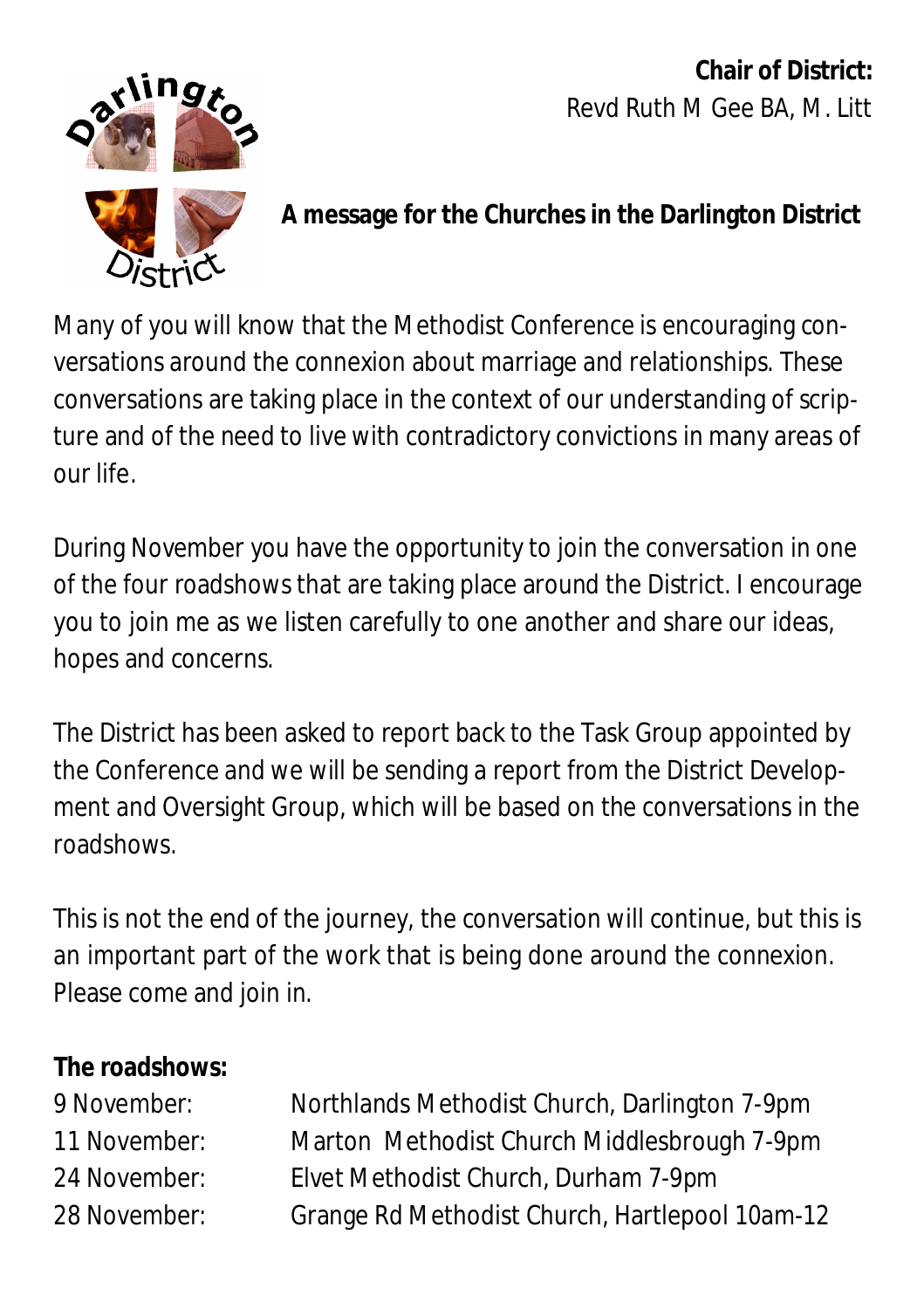### **OPEN THE BOOK**

A group of us are taking the Bible Society's "Open the Book" into a local school and are sharing bible stories with the children there. It is an interactive scheme with dressing up, both adults and children. It's great fun. Feel free to join us if you are passionate about sharing the Bible with the young. There is no age limit and many elderly people are enjoying the experience up and down the country. We also need people who are skilled at sewing simple biblical costumes. Come and join us. It will be good to have you on board. **Power Praise**

at Marske Methodist Church

See Lynn King for further details.

| <b>WORLD MISSION</b>                                                                                                           |                                          | An hour of worship with mainly<br>contemporary songs in a café style         |                                                                |
|--------------------------------------------------------------------------------------------------------------------------------|------------------------------------------|------------------------------------------------------------------------------|----------------------------------------------------------------|
| Thanks to all who contributed to<br>this fund over the last year.<br>Our total from Zetland Park was<br>£576.19, made up from: |                                          | setting.<br>Second Tuesday of each month.<br>7pm<br>13 <sup>th</sup> October |                                                                |
| <b>World Boxes</b><br>Easter Offering<br>J.M.A.<br><b>Self Denial</b>                                                          | £246.19<br>£207.00<br>£109.90<br>£ 13.10 |                                                                              | Regulars<br><b>Community Lunch Club</b><br>Eats midday Tuesday |
| <b>MacMillan Coffee Morning</b>                                                                                                |                                          |                                                                              | <b>Fellowship</b><br>Meets 7:30pm                              |
| The MacMillan Coffee Morning held at Mary's<br>home raised £272,                                                               |                                          |                                                                              | Wednesdays<br><b>Thursday Group</b>                            |
| Thank you to everyone who helped in any way.                                                                                   |                                          |                                                                              | Meets 7:30pm<br>Alternate Thursdays                            |
| <b>Circuit Prayer Meeting</b>                                                                                                  |                                          |                                                                              | <b>Prayer and Meditation</b>                                   |
| Saturday 7 <sup>th</sup> November 8:30-9:30am at Saltburn                                                                      |                                          |                                                                              | 10:00am                                                        |